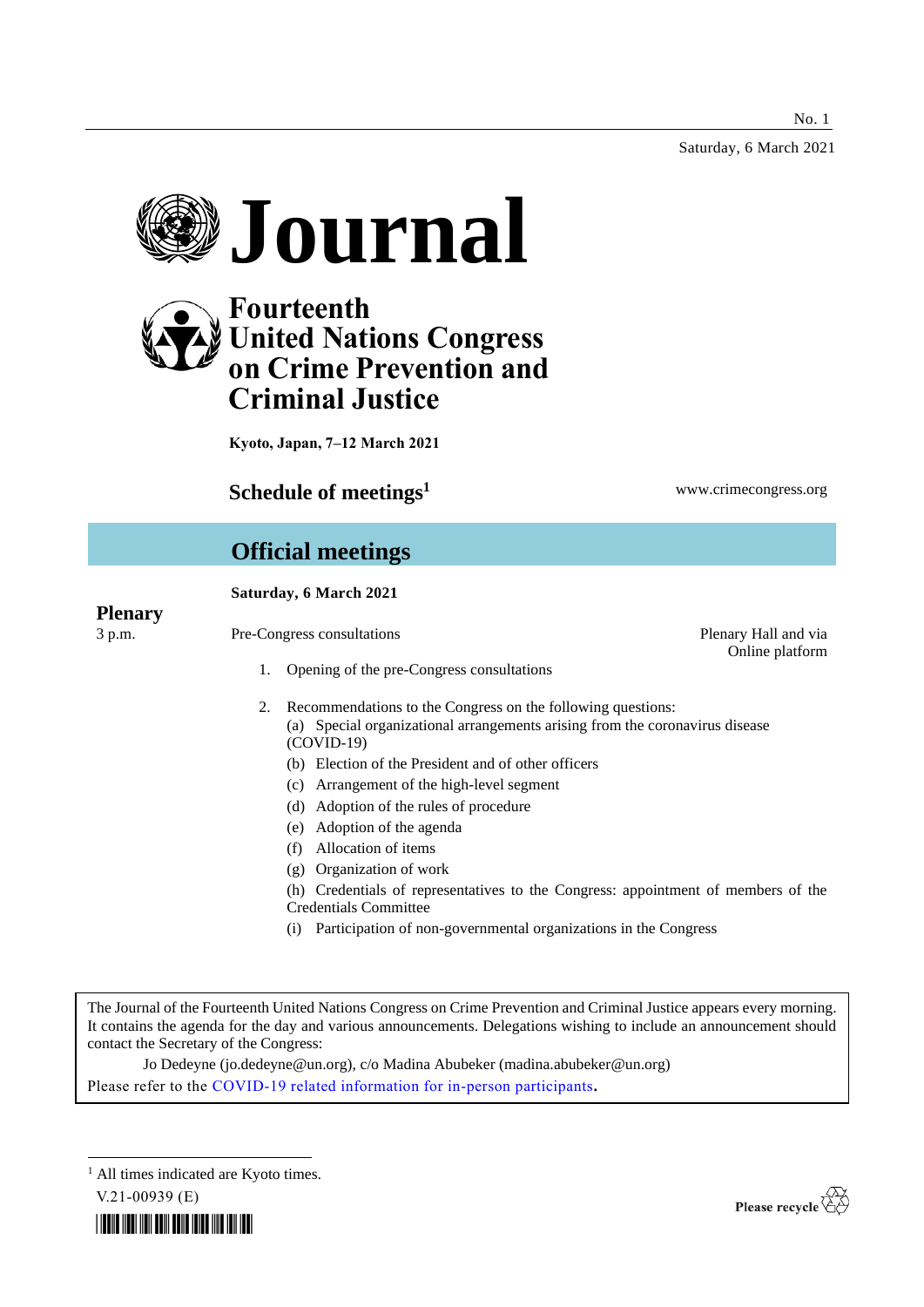(j) Report of the Congress

[A/CONF.234/1/Rev.1](http://undocs.org/A/CONF.234/1/Rev.1) [A/CONF.234/2](http://undocs.org/A/CONF.234/2) A/CONF.234/CRP.2 A/CONF.234/CRP.9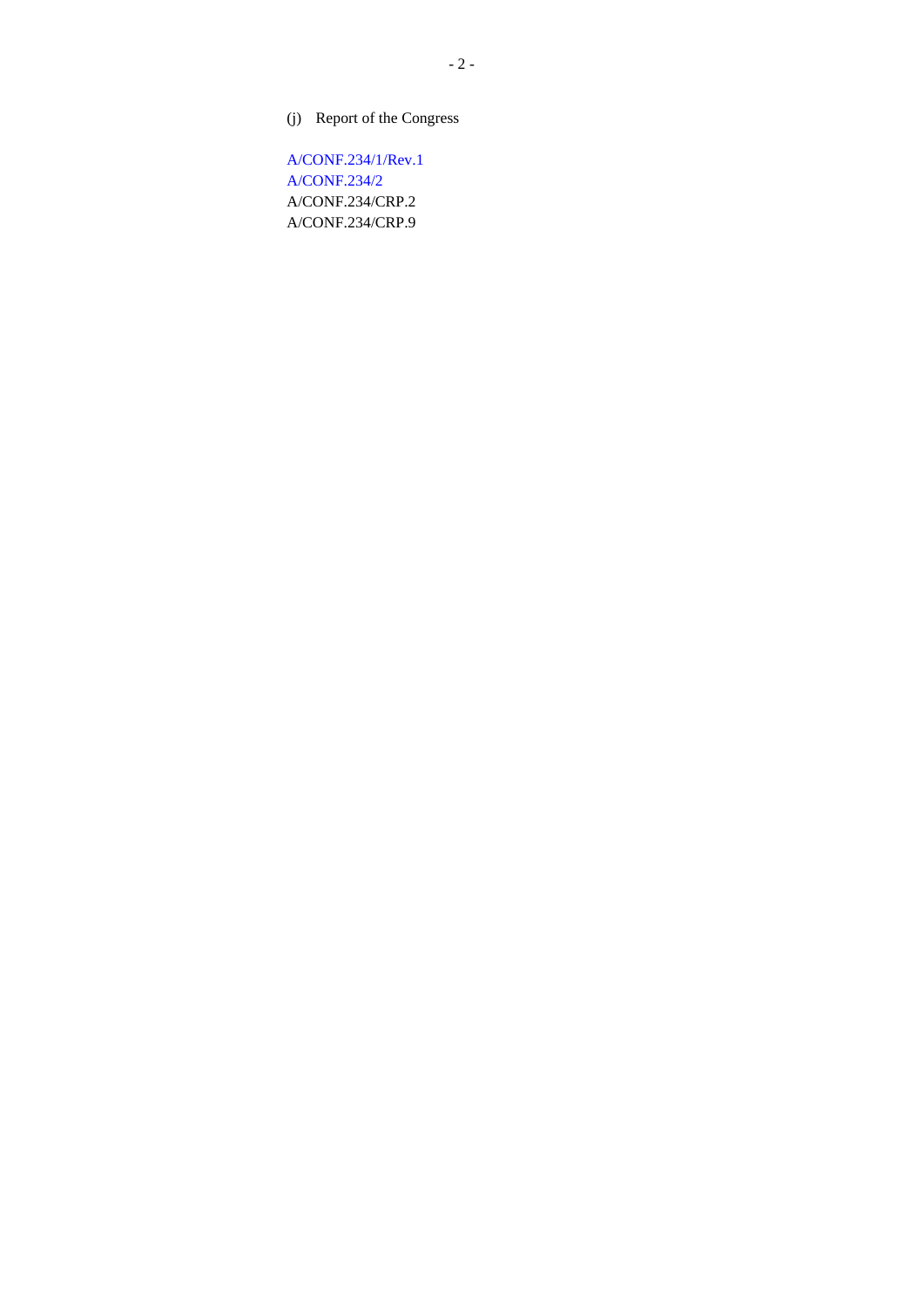# **Forthcoming meetings**

# **Sunday, 7 March 2021**

# **Plenary**

In order for the opening of the Congress to begin punctually, delegates are urged to be seated by 09.45 a.m.

10.00 a.m.–12.00 p.m. First meeting Plenary Hall and via

- 1. Opening of the Congress [item 1]
- 2. Election of the President of the Congress [item 2 (a)]
- 3. Organizational matters [item 2]
	- (a) Election of the other officers [item 2 (a)]
	- (b) Adoption of the rules of procedure [item 2 (b)]
	- (c) Adoption of the agenda [item 2 (c)]
	- (d) Organization of work [item 2 (d)]
	- (e) Credentials of representatives to the Congress: Appointment of members of the Credentials Committee [item 2 (e)]
	- (f) Arrangements for the preparation of the report of the Congress

[A/CONF.234/1/Rev.1](http://undocs.org/A/CONF.234/1/Rev.1) [A/CONF.234/2](http://undocs.org/A/CONF.234/2) [A/CONF.234/L.1](http://undocs.org/A/CONF.234/L.1) A/CONF.234/CRP.2 A/CONF.234/CRP.9

4. High-level segment

A/CONF.234/L.6

| $1.30 - 3.30$ p.m. | Second meeting<br>High-level segment (continued)                                                                                            | Plenary Hall and via<br><b>Online Platform</b> |
|--------------------|---------------------------------------------------------------------------------------------------------------------------------------------|------------------------------------------------|
| $4.30 - 6.30$ p.m. | Third meeting<br>High-level segment (continued)                                                                                             | Plenary Hall and via<br><b>Online Platform</b> |
| <b>Committee I</b> |                                                                                                                                             |                                                |
| $1.30 - 3.30$ p.m. | First meeting                                                                                                                               | Annex Hall and via<br><b>Online Platform</b>   |
|                    | Organizational matters (election of officers) [item 2]<br>1.                                                                                |                                                |
|                    | 2. Workshop 1 "Evidence-based crime prevention: statistics,<br>indicators and evaluation in support of successful practices"<br>[item $3$ ] |                                                |
|                    | <b>A/CONF.234/8</b><br>A/CONF.234/15                                                                                                        |                                                |

[A/CONF.234/PM.1](http://undocs.org/A/CONF.234/PM.1) A/CONF.234/RPM.1/ [A/CONF.234/RPM.2/1](http://undocs.org/A/CONF.234/RPM.2/1) Online Platform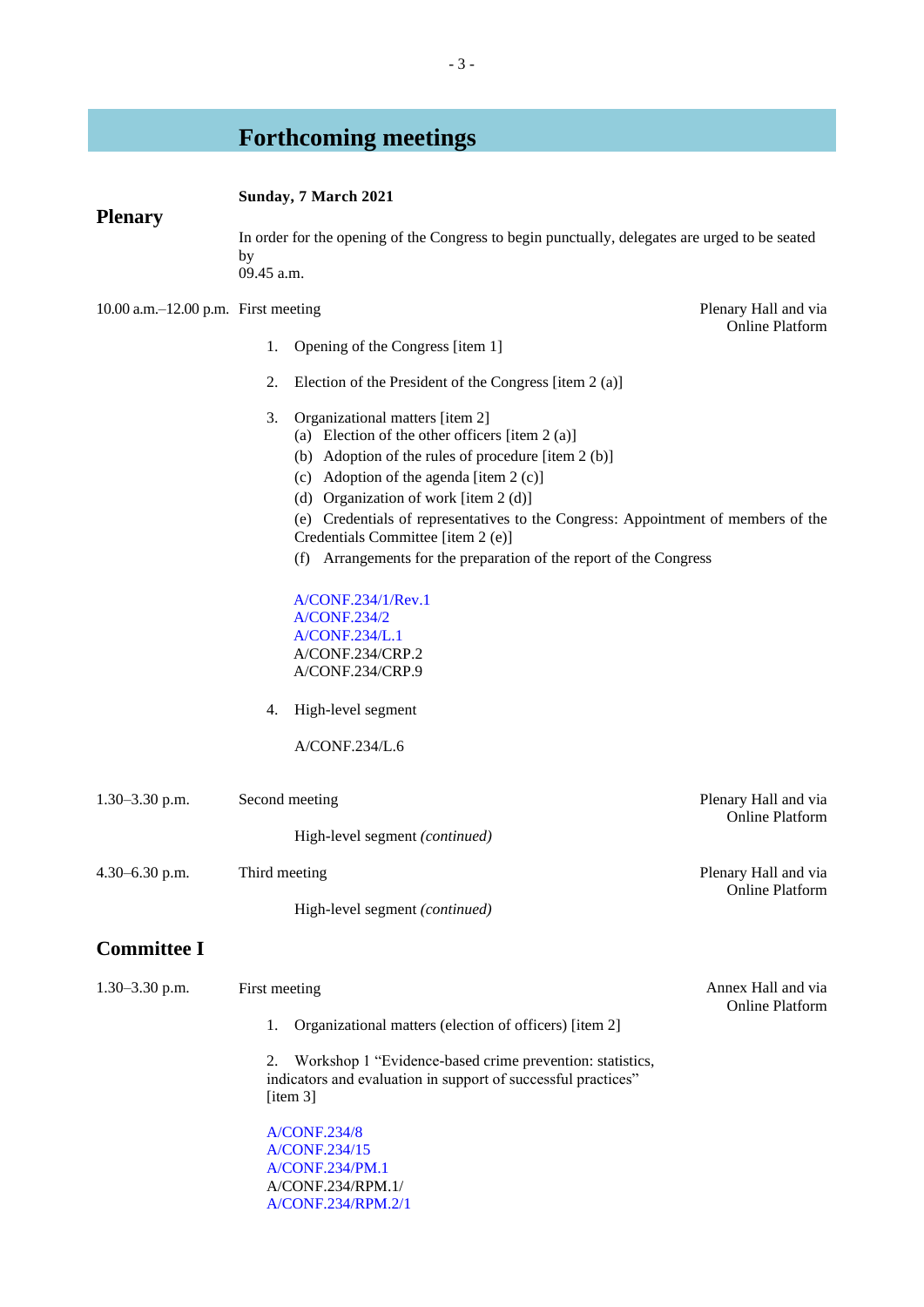# [A/CONF.234/RPM.3/1](http://undocs.org/A/CONF.234/RPM.3/1) [A/CONF.234/RPM.4/1](http://undocs.org/A/CONF.234/RPM.4/1) [A/CONF.234/RPM.5/1](http://undocs.org/A/CONF.234/RPM.5/1)

4.30–6.30 p.m. Second meeting Second meeting Annex Hall and via

Workshop 1 *(continued)*

Online Platform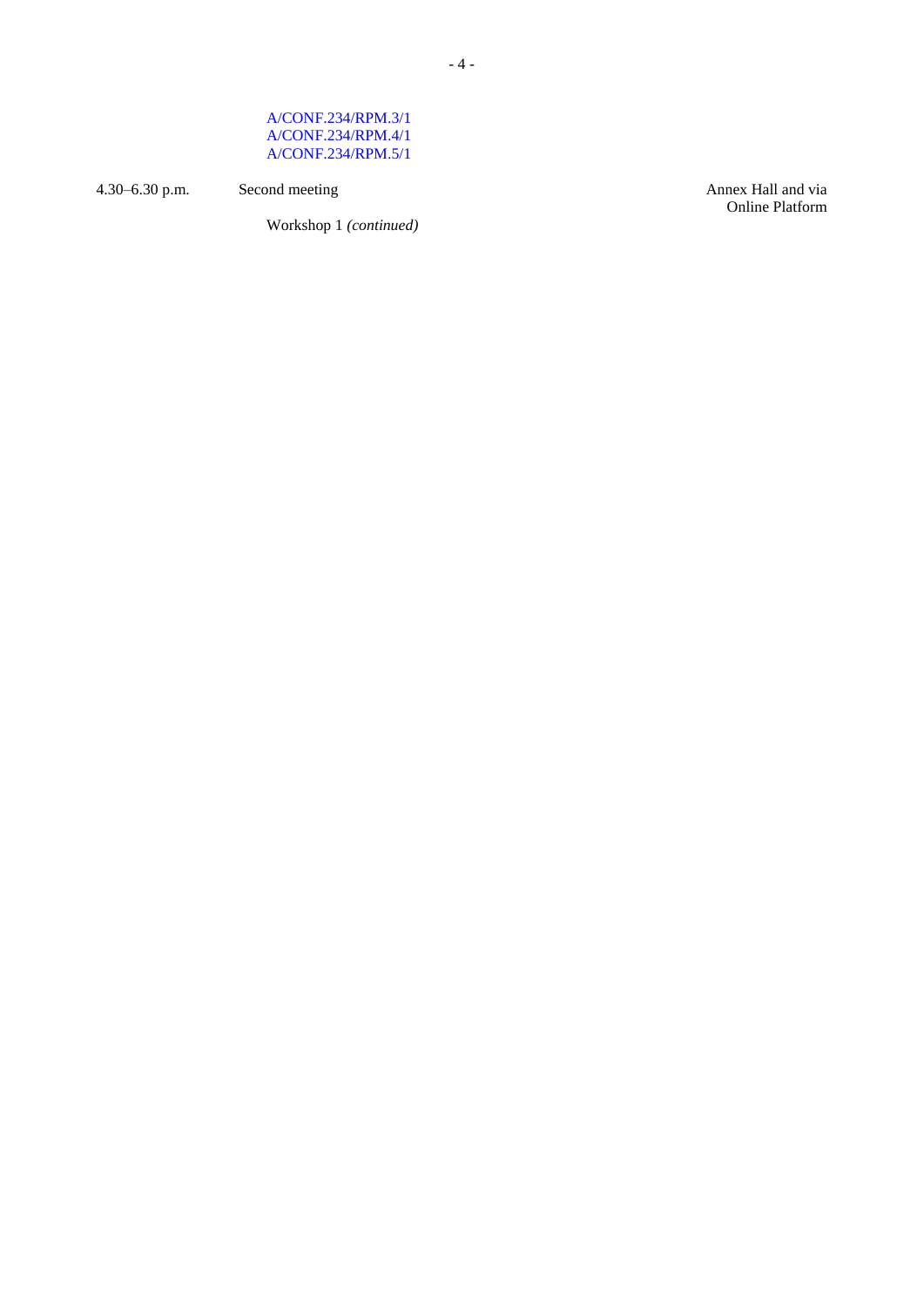# **General information**

Delegations are invited to refer to the Information for participants (document A/CONF.234/INF/1/Rev.1) and to the Information contained on the website of the Congress: [https://www.unodc.org/unodc/en/crimecongress/about.html.](https://www.unodc.org/unodc/en/crimecongress/about.html)

#### **Registration and credentials**

In accordance with rules 1-3 of the provisional rules of procedure for the Fourteenth Congress (A/Conf.234/2), the delegation of each State participating in the Congress should consist of a head of delegation and such other representatives, alternate representatives and advisers as may be required. The credentials (full name as per passport and title) of representatives, alternate representatives and advisers should be issued either by the Head of State or Government or by the Minister for Foreign Affairs. Member States that have not submitted their Credentials were urged to send an advance scanned copy of the credentials to the Secretariat as soon as possible by email [\(unodc-14congress-registration@un.org\)](mailto:unodc-14congress-registration@un.org) and submit the original hard copy of the credentials either to the Secretariat staff in the Kyoto International Conference Centre or send it to the Executive Secretary of the Fourteenth United Nations Congress on Crime Prevention and Criminal Justice (c/o Secretariat of the Congress, PO Box 500, Room D0676, 1400 Vienna).

All participants have to be registered in the UN registration platform (Indico). Information on registration is available on [https://www.unodc.org/unodc/en/crimecongress/registration\\_2.html](https://www.unodc.org/unodc/en/crimecongress/registration_2.html)

## **In-person participation**

In-person participants are strongly advised to regularly visit the website on COVID-19 related information for in-person participants [\(https://www.unodc.org/unodc/en/crimecongress/covid-19.html\)](https://www.unodc.org/unodc/en/crimecongress/covid-19.html).

Due to COVID-19 developments worldwide, the number of participants at the KICC is restricted and floating badges will be provided for access to the KICC. Only those participants may enter the KICC who have, for the same day/meeting, a floating badge for either the Plenary Hall or the Committees Hall. Floating badges will be available for collection in the New Hall, at the desk for pick-up of pre-printed badges (see below). The floating badges will be provided to the focal point (authorized by Note Verbale) identified for the respective delegation or the respective category of participants.

Delegations are strongly encouraged to abstain from exchanging floating badges during the individual meetings, but to rather make changes, if required, per meeting.

All special events and ancillary meetings will take place virtually – without in-person audience. Exceptions may apply for a very limited number of panellists reflected in the programme of such events, who are resident in Japan or able to travel from overseas as specified by the Host Country, who would then be given access to the KICC for the event only by an accreditation letter

All registered in-person participants will also automatically be registered as *online observer* and receive a personalized link to access the Congress event platform.

As part of the security arrangements, all in-person participants in the Congress will be required to present their registration confirmation together with their passports at the entrance before proceeding to the registration area of the Kyoto International Conference Centre (KICC), to collect their badges for the Congress.

By presenting their badges upon their first entry to the KICC, all in-person participants declare that they have been tested negative for COVID-19 (PCR or antigen test) not earlier than 72h before.

Badges must be worn visibly at all times at the Congress venue. All persons and their bags/luggage will be screened at the entrance to the Conference Centre.

Collection of pre-printed badges began on Tuesday, 2 March 2021, at 9 a.m., and the registration desk will remain open until 6 p.m. The desk will be open as follows:

6 to 8 March 2021: 8 a.m. to 7 p.m.

9 to 11 March 2021: 8 a.m. to 5 p.m.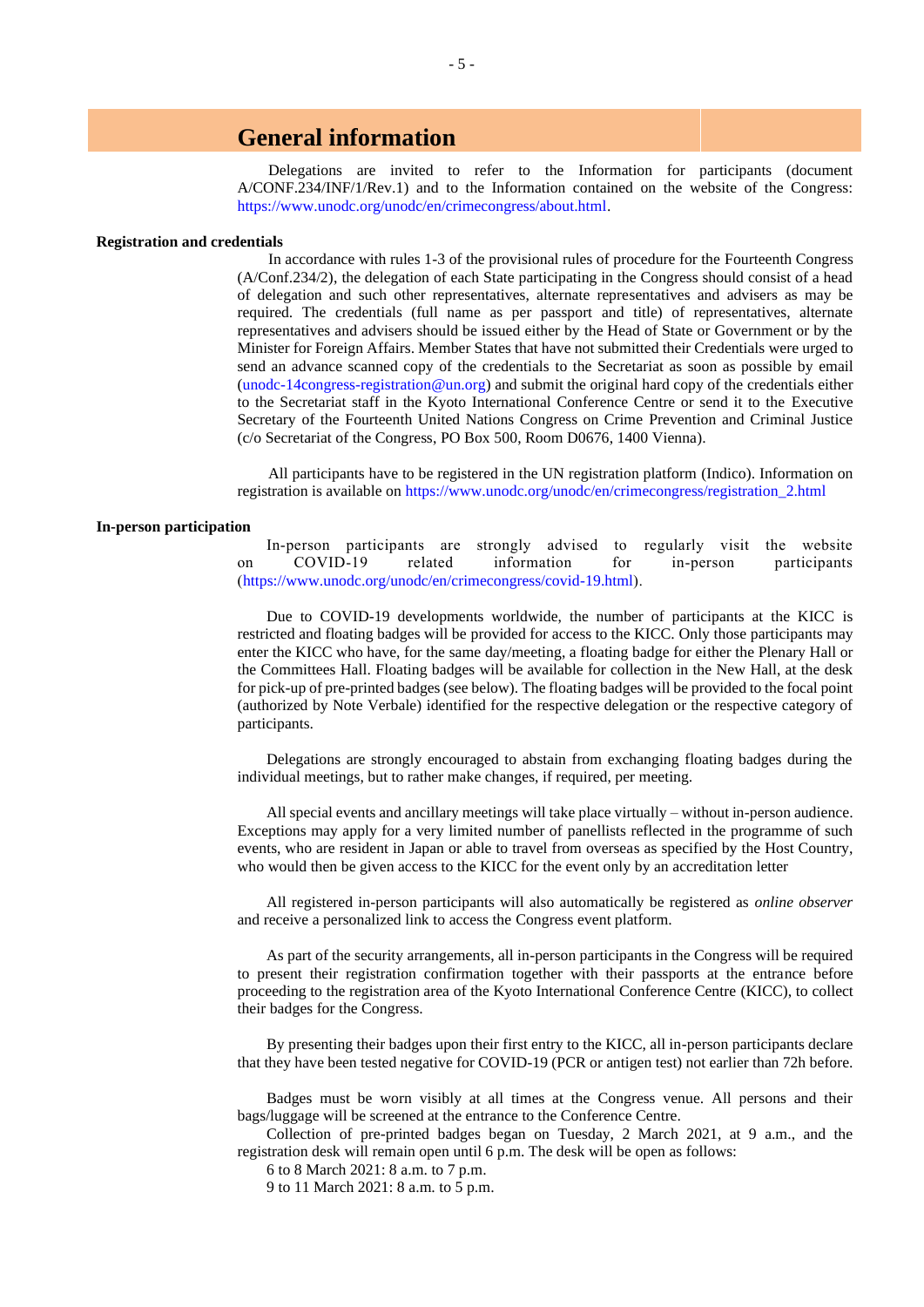Participants are encouraged to collect their badges as early as possible. Member States can arrange for batch pick-up with a note verbale designating the person who will pick up the badges. All other participants are expected to pick up their badges in person, presenting their passport or official photo identification and the official communication designating them as participants in the Congress.

#### **Online participation**

All registered participants to the Congress can join all meetings of the Congress on an online event platform as observers, and take the floor during special events and ancillary meetings without prior designation, by raising their hand. Observers can follow the formal meetings (Plenary sessions and Committees I and II) in all official languages, but will not be able to take the floor in those meetings.

Participants designated and registered as "Speakers" in Plenary and/or the Committees have the technical possibility to request for the floor and to address the meeting.

# **Provisional list of speakers at the High-level segment**

The provisional list of speakers has been established by drawing of lots during an intersessional meeting of the Commission on Crime Prevention and Criminal Justice, held in Vienna on 17 February 2021. For further information, please contact Zsóka Williams (email: [zsoka.williams@un.org](mailto:doris.resch@unodc.org) copy t[ounodc-14congress-registration@un.org](mailto:unodc-14congress-registration@un.org) ).

Statements by Member States made during the high-level segment will be limited to one per State and of up to three minutes (approximately 300 words).

Pre-recorded video-statements and the text of the statement for the high-level segment (the same time limitations apply), had to be transmitted to the Secretariat [\(unov](mailto:unov-conference.statements@un.org)[conference.statements@un.org\)](mailto:unov-conference.statements@un.org) by 26 February 2021. In case of in-person or online participation via the conference platform delegates are requested to send the text of the statement in advance of delivery to the Secretariat [\(unov-conference.statements@un.org\)](mailto:unov-conference.statements@un.org).

All statements, delivered during the high-level segment, will be made available on the website of the Congress [\(https://www.unodc.org/unodc/en/crimecongress/statements-high-level](https://www.unodc.org/unodc/en/crimecongress/statements-high-level-segment.html)[segment.html\)](https://www.unodc.org/unodc/en/crimecongress/statements-high-level-segment.html), unless the Secretariat is informed otherwise by the Member State (delegation) in question.

## **Speakers at regular Plenary segment and speakers in Committees**

Speakers may register in advance for speaking slots in **plenary meetings of the regular segment** by forwarding to the Secretariat [\(unodc-14congress-registration@un.org\)](mailto:unodc-14congress-registration@un.org) the name and title of their speaker and country or organization and indicating the agenda item under which they wish to address the Congress .

As there is no advance registration for **Committee I and Committee II**, speakers are kindly asked to indicate their intention to take the floor during the meetings of the Committees.

Statements by non-governmental organizations are coordinated by the Alliance of NGOs on Crime Prevention and Criminal Justice. (email: [info@crimealliance.org\)](mailto:info@crimealliance.org)

Delegates are requested to send the text of the statement in advance of delivery to the Secretariat [\(unov-conference.statements@un.org\)](mailto:unov-conference.statements@un.org).

#### **Languages and documentation**

The six official languages of the Fourteenth Congress are Arabic, Chinese, English, French, Russian and Spanish. Statements made in a language of the Congress during the plenary meetings and the meetings of Committee I and Committee II will be interpreted into the other languages of the Congress.

Each seat in the Congress halls in which simultaneous interpretation is available will be provided with a portable receiving set and a headphone. Participants are requested not to remove these from the meeting rooms so that the equipment may be checked and, if necessary, batteries may be recharged before the next meeting takes place.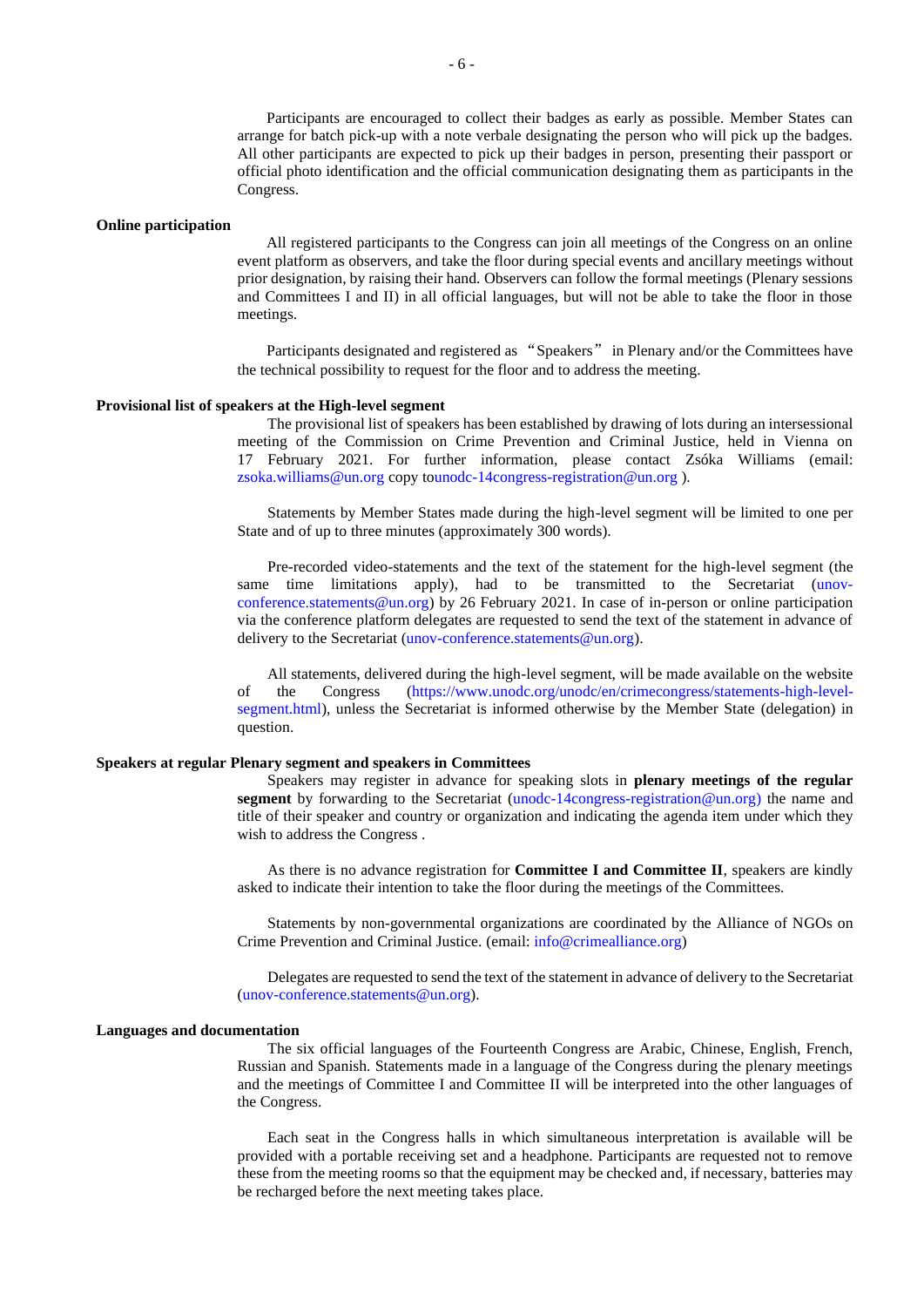As part of the secretariat's efforts to reduce expenditure and limit environmental impact through the digitization of conference materials and publications, **pre-session** documents have been issued only electronically and are available on the Congress website (https://www.unodc.org/unodc/en/crimecongress/documents.html). UNODC has prepared [\(https://www.unodc.org/unodc/en/crimecongress/documents.html\)](https://www.unodc.org/unodc/en/crimecongress/documents.html). UNODC has prepared documents to facilitate consideration of each item of the provisional agenda of the Congress, as well as background papers for the workshops. In addition, the Congress will have before it other documents, such as the discussion guide, the reports of the regional preparatory meetings and a working paper prepared by the Secretariat on Crime Prevention and Criminal Justice in face of the COVID-19 pandemic. In-person participants are kindly requested to bring their own copies of the pre-session documents to meetings.

In-session documents will also be posted on the website of the Congress. Each in-person delegation will additionally receive a single, complete set of the **in-session documents** in the language of its choice. The main documents distribution counter will be located near the entrance to the Plenary Hall. At that counter, each delegation will be assigned an individual pigeonhole in which all documents issued during the Congress will be placed.

National statements and/or position papers prepared by participating States will be made available on the Congress website in the submission language: [https://www.unodc.org/unodc/en/crimecongress/statements.html.](https://www.unodc.org/unodc/en/crimecongress/statements.html)

#### **Information and media**

Regular United Nations media facilities will be available at the Fourteenth Congress, including a press centre and a press briefing room. Interpretation from and into English and Japanese will also be available for a press briefing on the opening day.

Media representatives wishing to cover the Fourteenth Congress must register on the UN registration platform INDICO by 24 February 2021. Information on registration is available on the Congress website:

[https://www.unodc.org/unodc/en/crimecongress/registration\\_press-media.html](https://www.unodc.org/unodc/en/crimecongress/registration_press-media.html)

Accredited media representatives will receive a special press pass allowing them access to the meetings, the ancillary meetings and the press working area. Press passes will be issued at the site of the Congress.

#### **Congress Online Platform**

Link to the platform[: https://inevent.com/en/UNODC/CrimeCongressUN/hotsite.php](https://inevent.com/en/UNODC/CrimeCongressUN/hotsite.php)

Link to the HOW-TO GUIDES[: https://www.unodc.org/unodc/en/commissions/CCPCJ/how](https://www.unodc.org/unodc/en/commissions/CCPCJ/how-to-guides-congress-platform.html)[to-guides-congress-platform.html](https://www.unodc.org/unodc/en/commissions/CCPCJ/how-to-guides-congress-platform.html)

## **Live Webcast**

The Plenary, Committee I and Committee II meetings will be webcast in the six official languages of the Congress and can be accessed through the following website: <https://www.unodc.org/unodc/en/crimecongress/webcast.html>

#### **Kyoto Congress National Executive Committee**

As the host of the Fourteenth Congress, the Government of Japan has appointed a Kyoto Congress National Executive Committee, chaired by the Vice-Minister of Justice and comprising representatives of the Ministry of Justice, the Ministry of Foreign Affairs and the National Police Agency.

## **Facilities at the Congress site**

#### **Restaurants**

Restaurants and a cafeteria located in the main building are available for use by participants on a commercial basis. Please see the specific Guidelines for the use of the KICC catering facilities contained in the Annex to the COVID-19 Guidelines for in-person participants to the Fourteenth United Nations Congress on Crime Prevention and Criminal Justice [\(https://www.unodc.org/documents/commissions/Congress/covid-19\\_info/3\\_March\\_2021\\_](https://www.unodc.org/documents/commissions/Congress/covid-19_info/3_March_2021_CONGRESS_COVID-19_Guidelines_for_in-person_participants.pdf) [CONGRESS\\_COVID-19\\_Guidelines\\_for\\_in-person\\_participants.pdf\)](https://www.unodc.org/documents/commissions/Congress/covid-19_info/3_March_2021_CONGRESS_COVID-19_Guidelines_for_in-person_participants.pdf)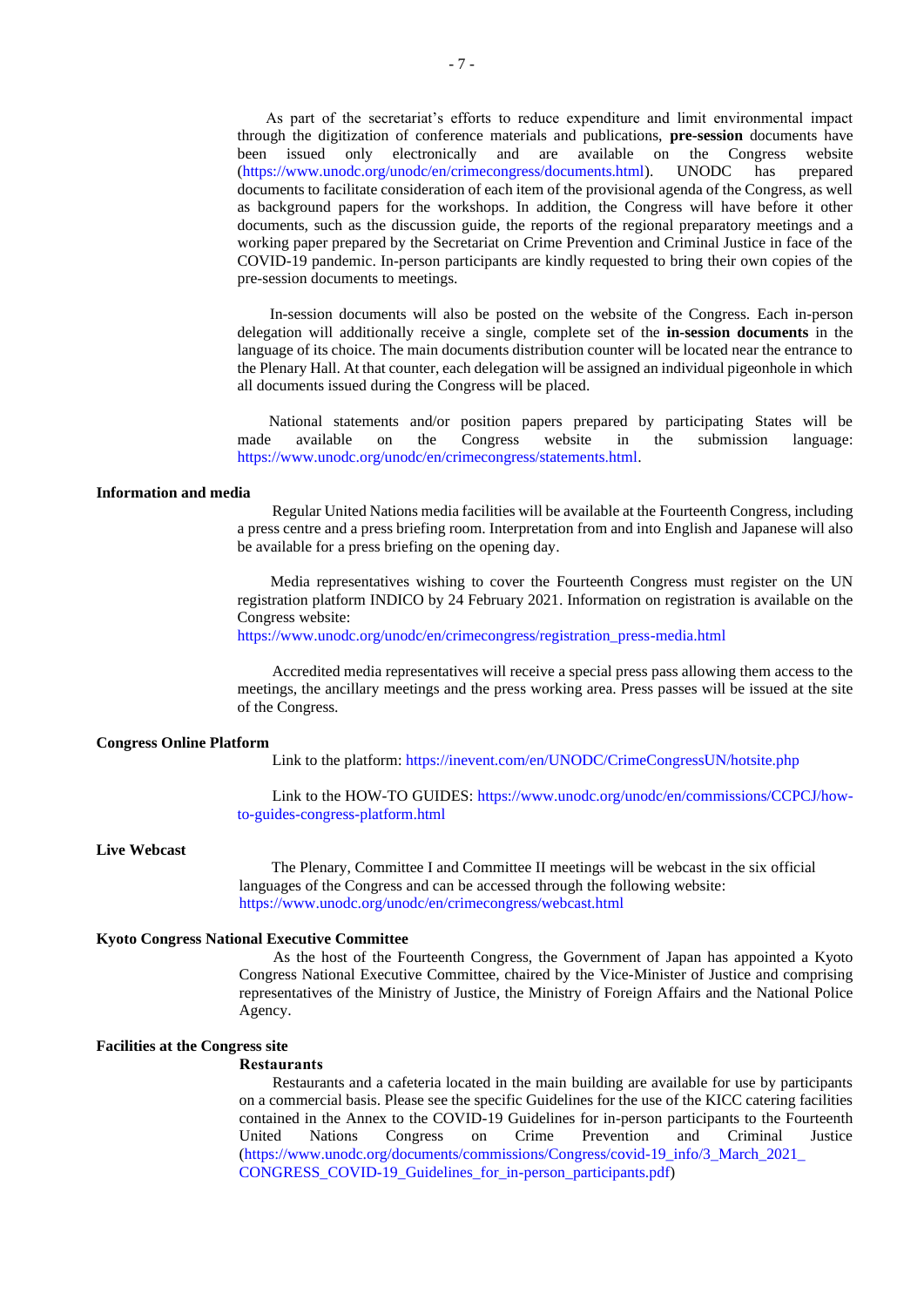## **Medical/First aid room**

First aid facilities are located in the main building.

If symptoms and circumstances such as fever, cough, loss of sense of smell or taste indicate that they may be considered a suspected COVID-19 case, participants are requested to contact the medical staff (nurses or paramedics) stationed in each conference room.

#### **Bank**

An automatic teller machine (ATM) will be installed at the parking area adjacent to the New Hall.

## **Business centre**

A business centre located in the main building will be available for use by participants on a commercial basis.

## **Information counter**

An information counter with local staff will be set up on the Congress site to assist delegates with enquiries.

### **Meditation room**

A meditation room is available at the Congress site.